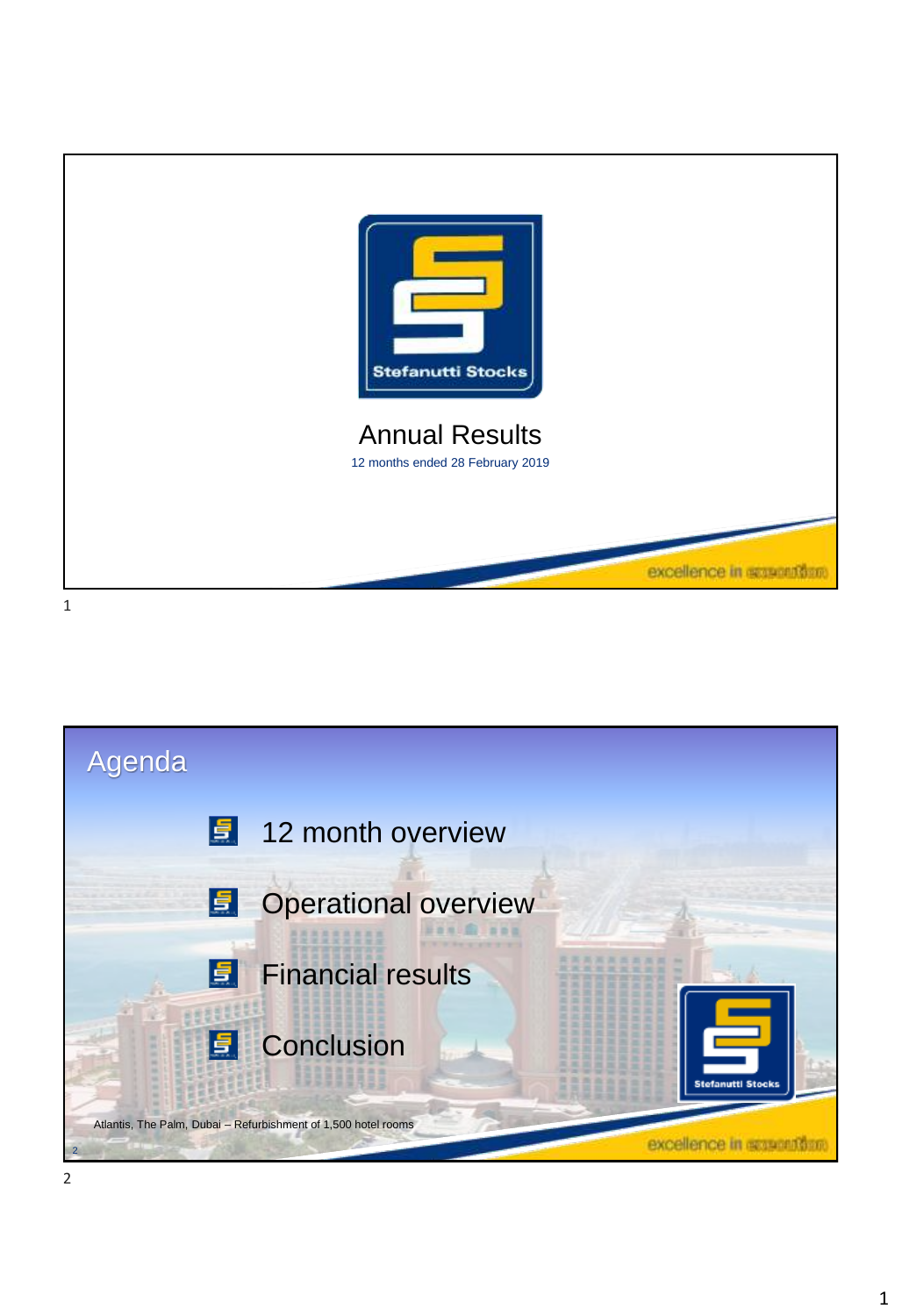## 12 month overview

- 
- **The SA construction market remains difficult and challenging, resulting in an extremely difficult** trading environment
- The group's operating profit was negatively impacted by R263m relating to potential future unrecoverable costs, on a large public sector power project in SA, which had to be raised in terms of IAS 37:
	- The group is actively pursuing its contractual rights to ensure that this cost will not materialise
	- Before the end of the 3<sup>rd</sup> quarter of 2019, a ruling will be made whether the client needs to fund these costs until completion of the project
- The group is also pursuing a number of additional contractual claims and compensation events relating to this project
- The liquidation of a client and an increase in delayed payments have resulted in the group experiencing short-term liquidity pressures
- Another strong contribution from the UAE operation
- **EX Cross-border operations continue to perform well**
- Nationally, disruptive and unlawful behaviour of communities and informal business forums continue to negatively impact the group's performance



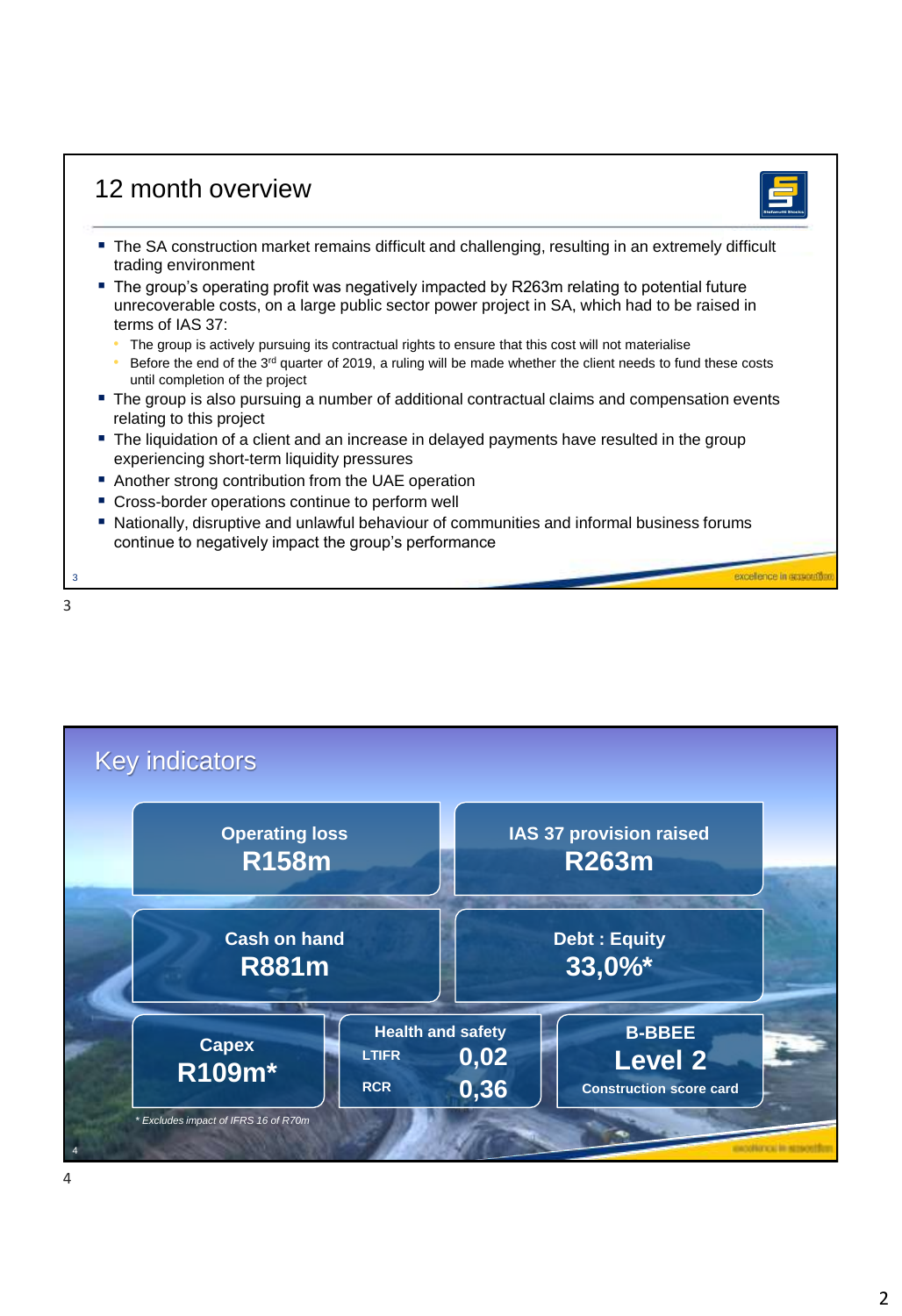## Operational overview

|                                           | Page      |                          |
|-------------------------------------------|-----------|--------------------------|
| <b>Market overview</b>                    | 6         |                          |
| <b>Operations &amp; order book</b>        |           |                          |
| <b>Construction &amp; Mining</b>          | $8 - 10$  |                          |
| <b>Building</b>                           | $11 - 13$ |                          |
| <b>Mechanical &amp; Electrical</b>        | $14 - 16$ |                          |
| Group % turnover and order book by sector | 17        |                          |
| <b>Performance - operating segments</b>   | $18 - 19$ |                          |
|                                           |           | <b>Stefanutti Stocks</b> |
| <b>Foskor Tailings Decant Tower</b>       |           |                          |

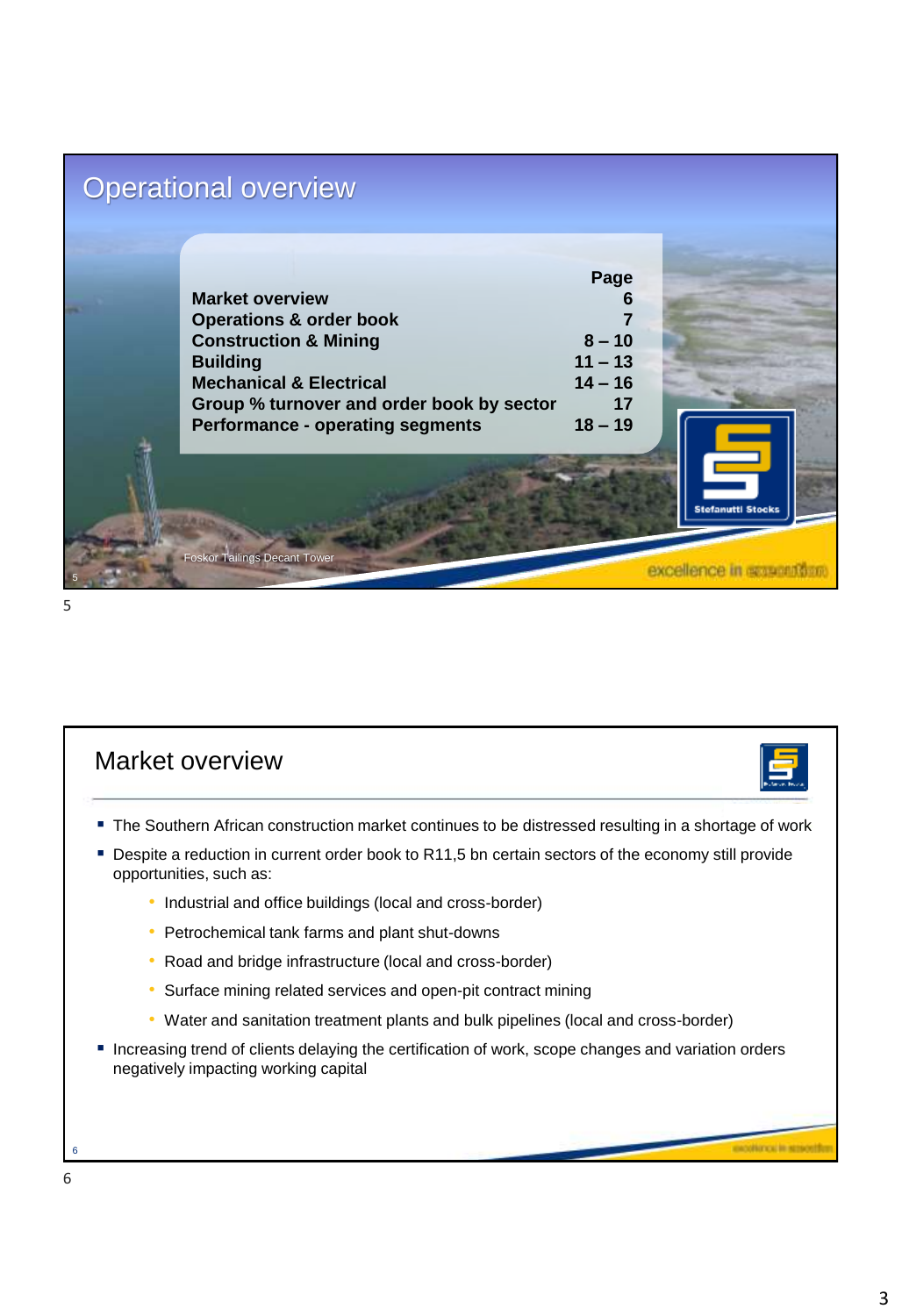

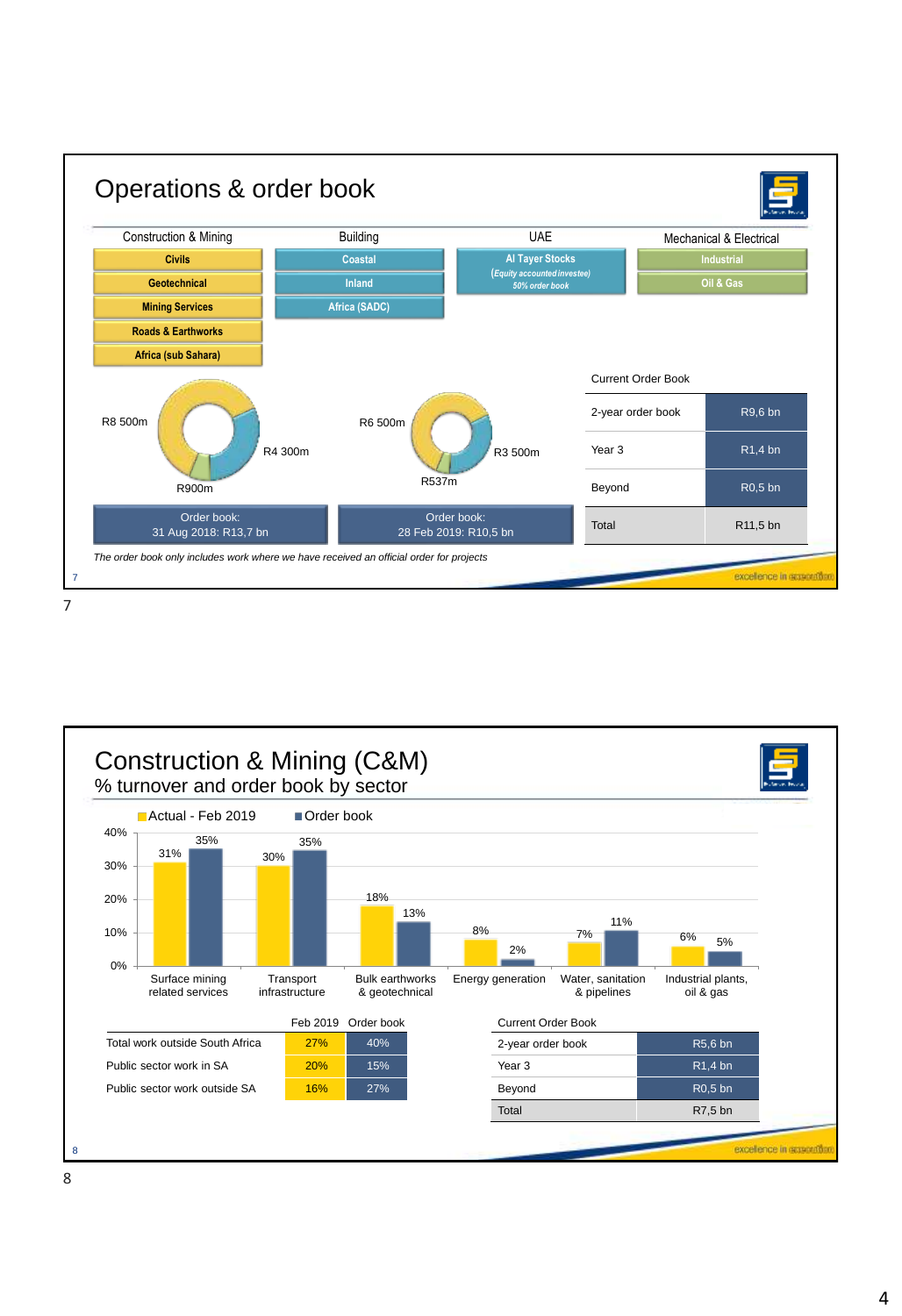

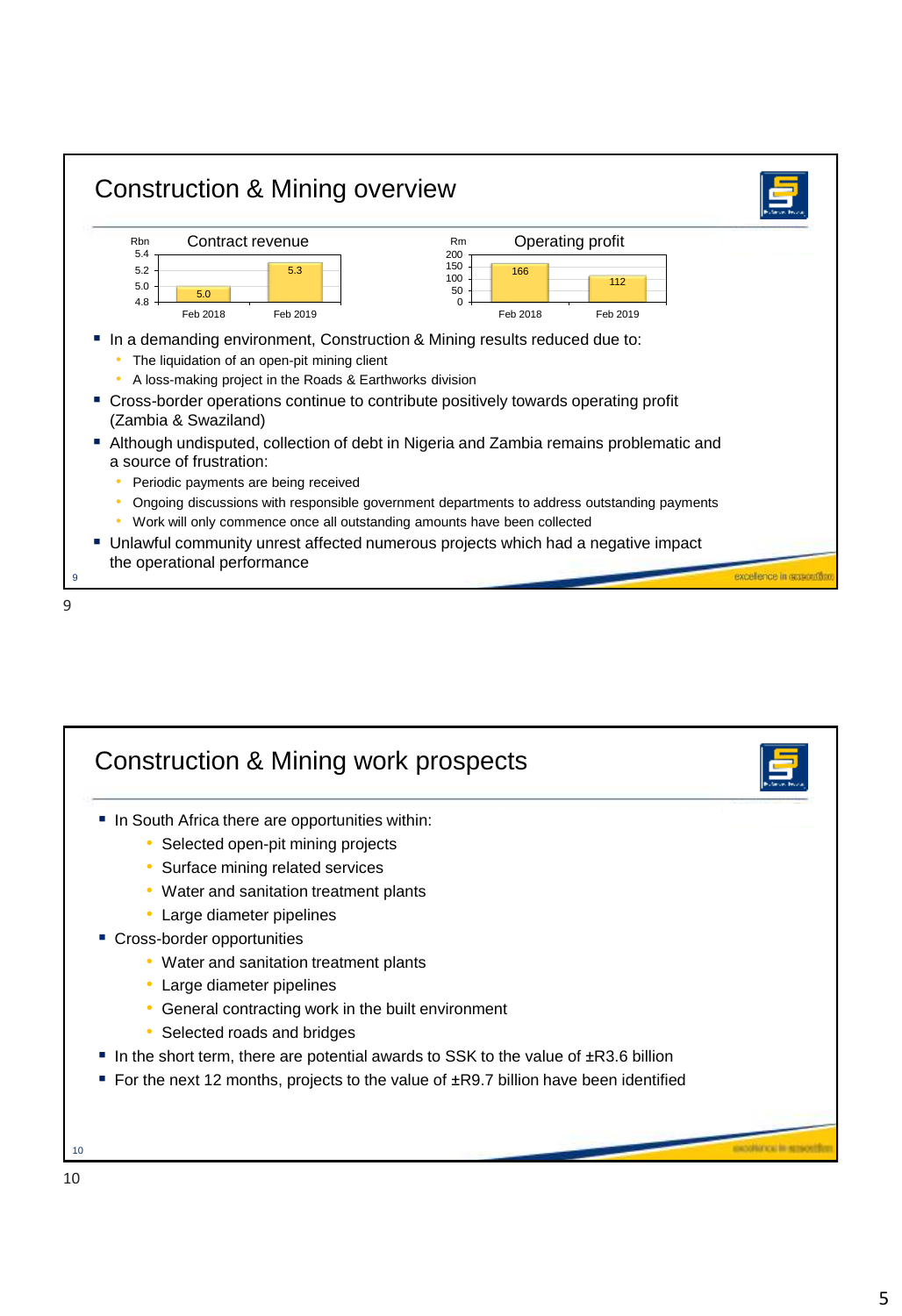





• Other contractual claims and compensation events are also being pursued

excellence in acasasti?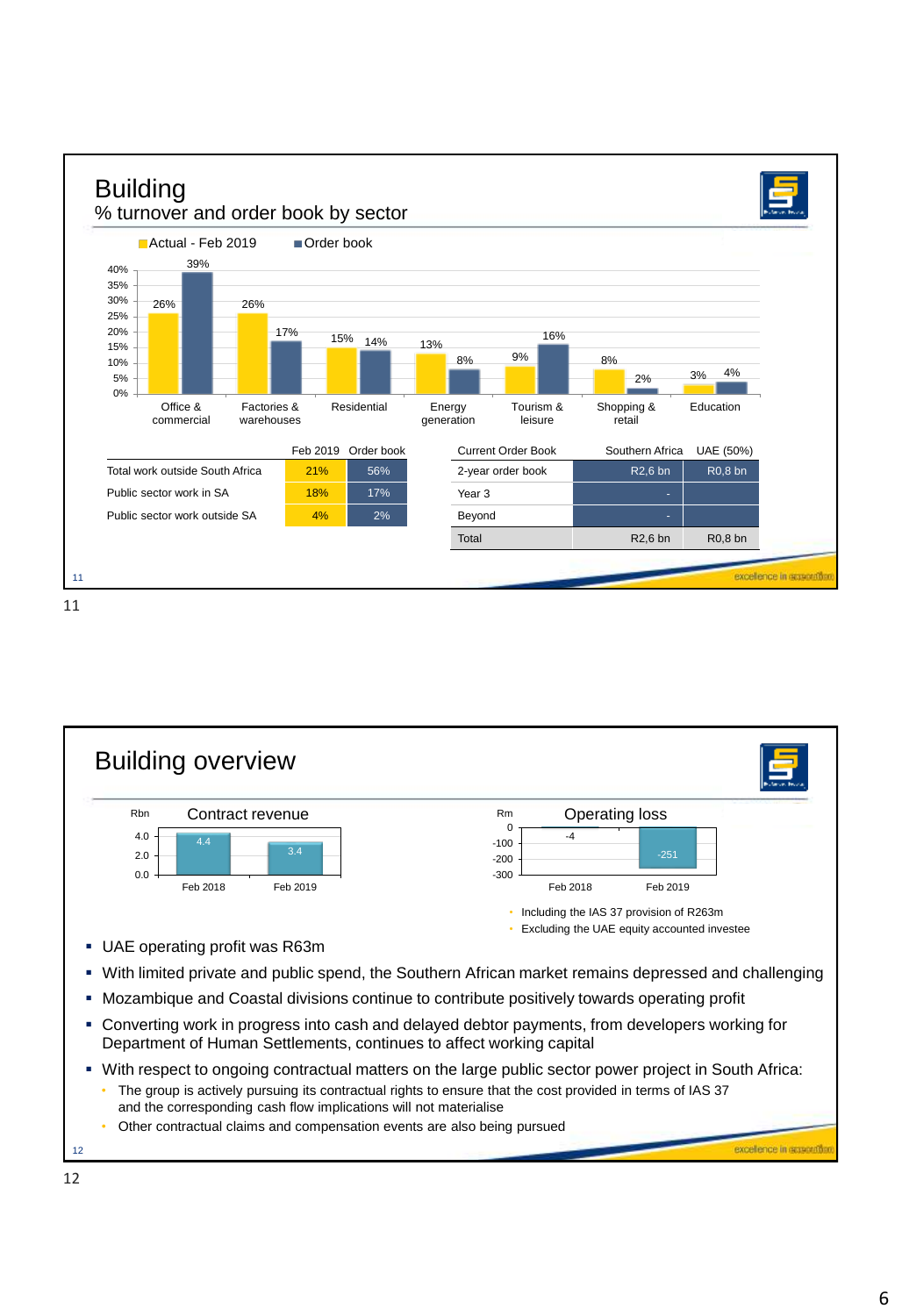| . Weak trading conditions and margins are expected to remain under pressure.<br>However, in the short to medium term select opportunities exist in: |  |
|-----------------------------------------------------------------------------------------------------------------------------------------------------|--|
| Office buildings                                                                                                                                    |  |
| Distribution and data centres                                                                                                                       |  |
| Residential urban developments                                                                                                                      |  |
| Design and construct of factories and warehouses                                                                                                    |  |
| General contracting work in Mozambique                                                                                                              |  |
| Fit-out and building work in the UAE                                                                                                                |  |
| In the short term, there are potential awards to SSK to the value of $\pm$ R2.8 billion                                                             |  |
| For the next 12 months, projects to the value of ±R8 billion have been identified                                                                   |  |

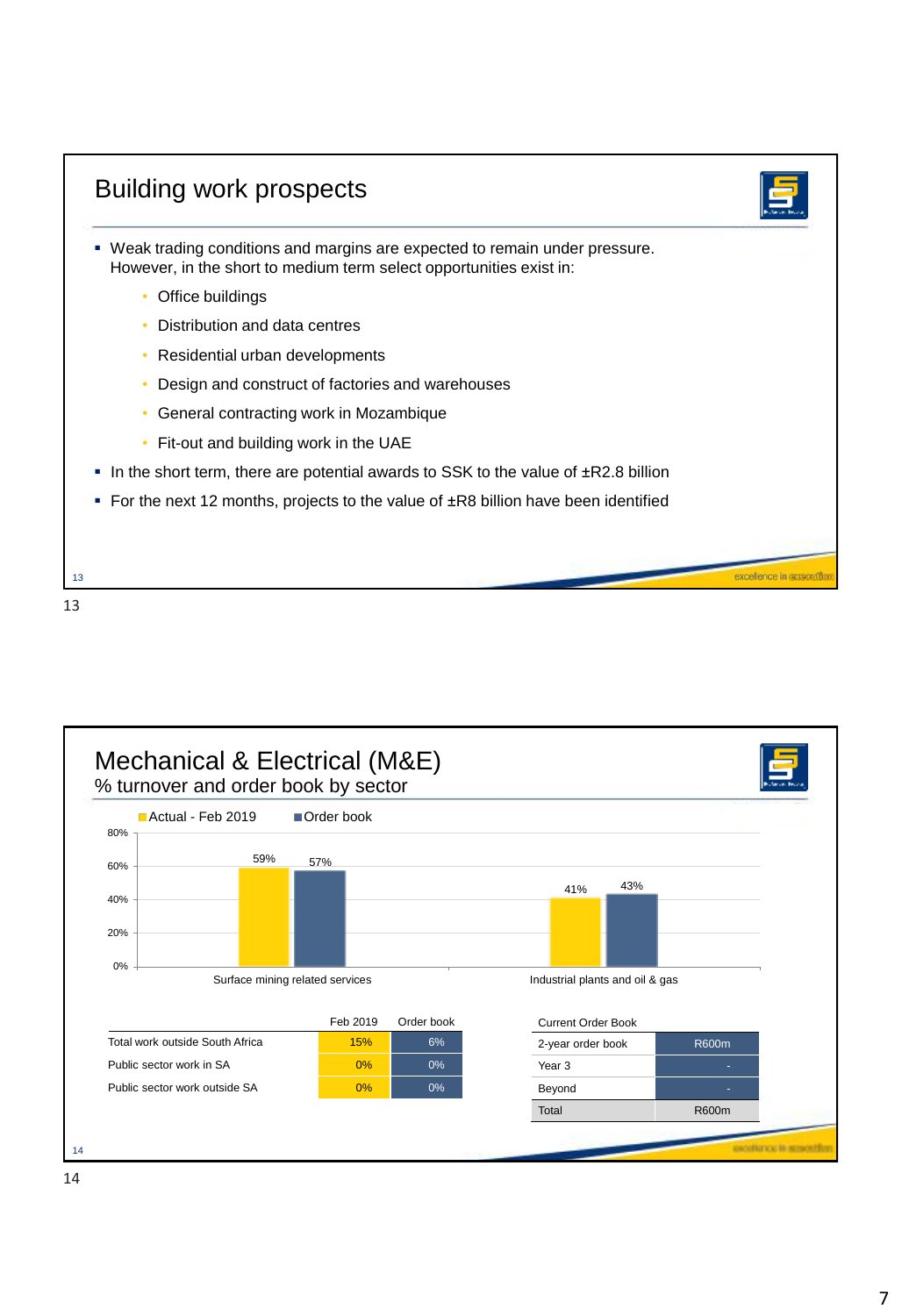



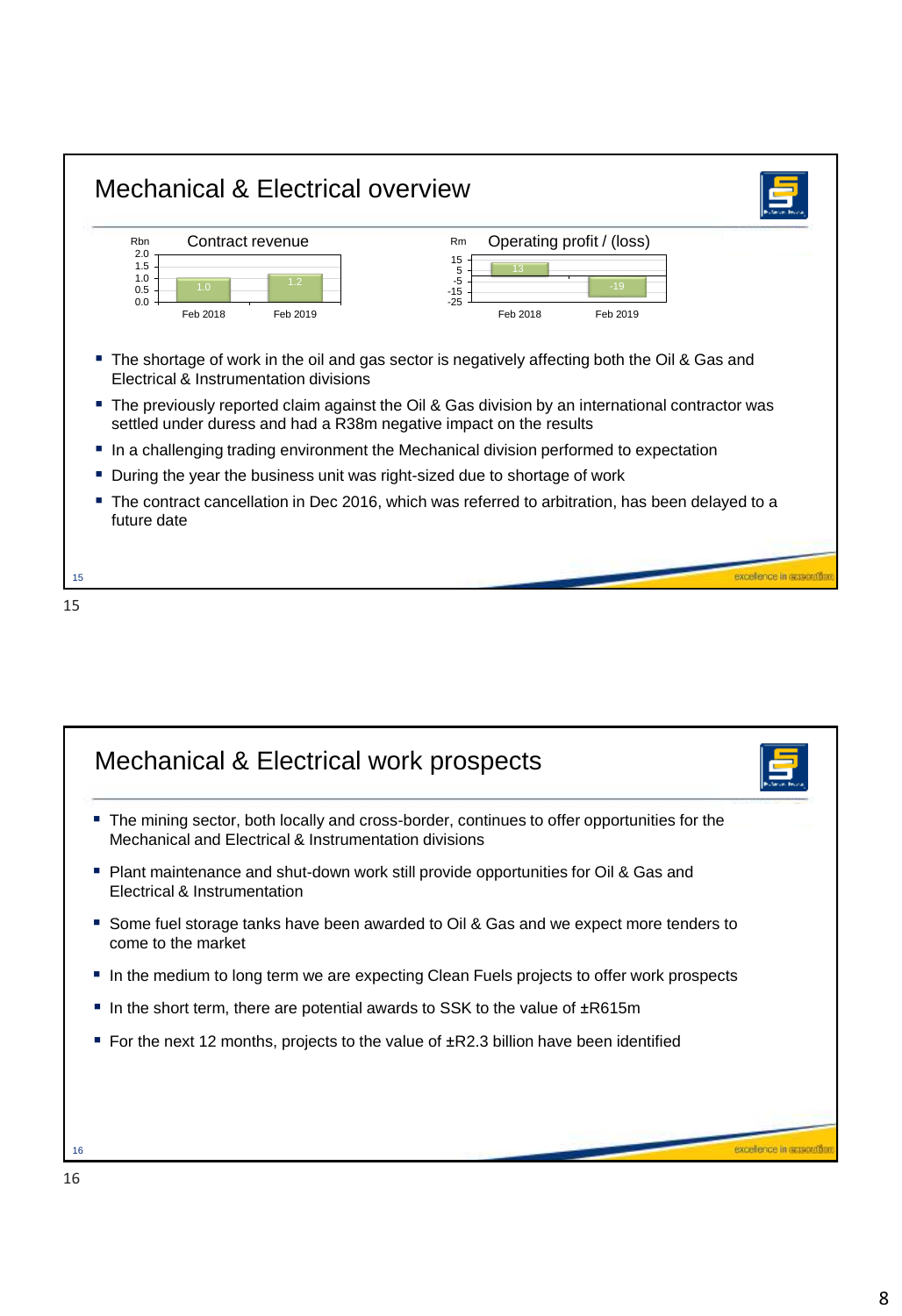



18

excellence in acasemble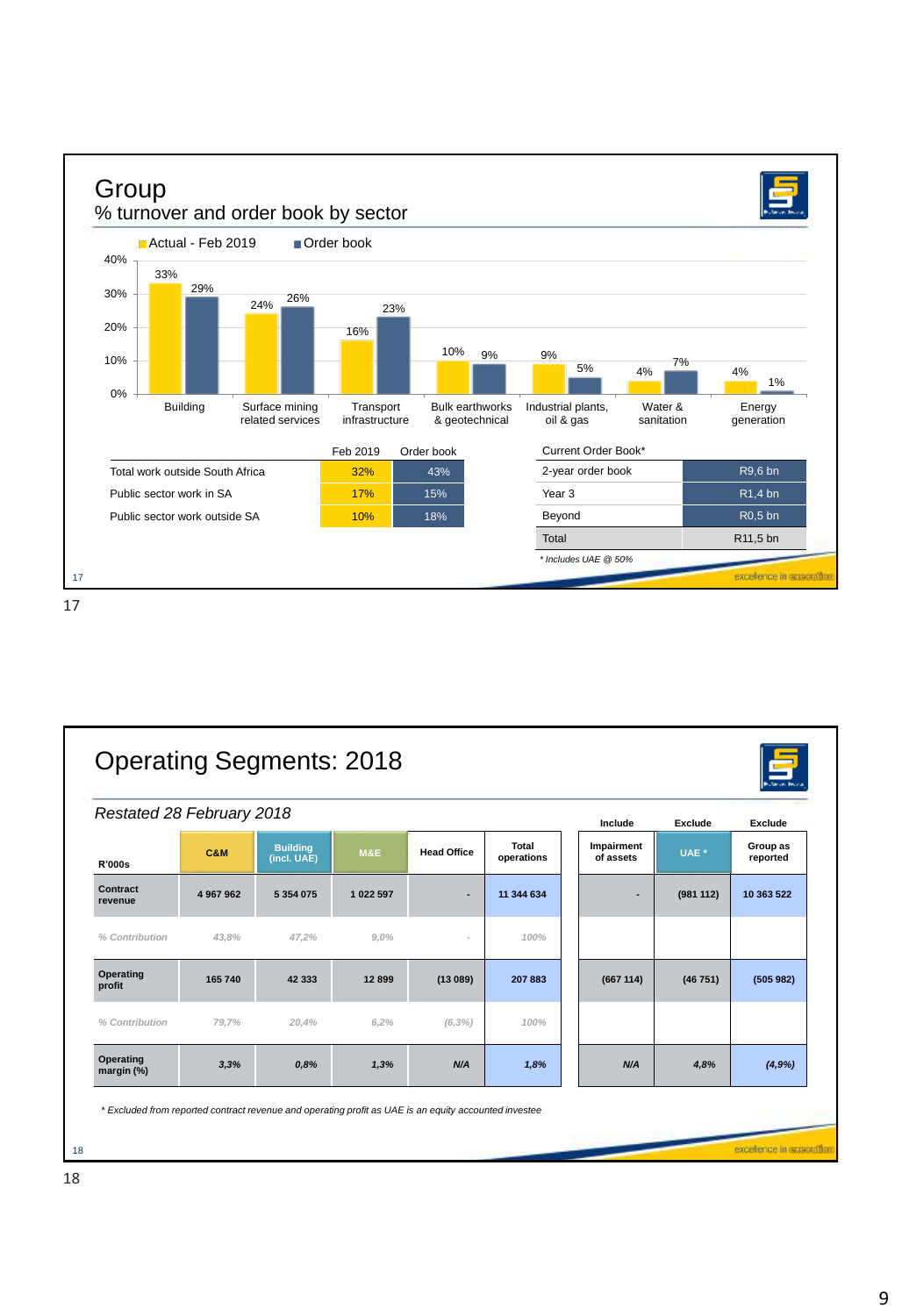| As at 28 February 2019  |               |                                                  |                |                    |                     | Include                    | Exclude          |                      |
|-------------------------|---------------|--------------------------------------------------|----------------|--------------------|---------------------|----------------------------|------------------|----------------------|
| <b>R'000s</b>           | C&M           | <b>Building</b><br>(incl. UAE)<br>(excl. IAS 37) | <b>M&amp;E</b> | <b>Head Office</b> | Total<br>operations | <b>IAS 37</b><br>provision | <b>UAE</b><br>** | Group as<br>reported |
| Contract<br>revenue     | 5 3 1 3 8 7 5 | 4767381                                          | 1 208 570      | ٠                  | 11 289 826          |                            | (1414803)        | 9875023              |
| % Contribution          | 53.8%         | 48.3%                                            | 12.2%          |                    |                     | $\overline{a}$             | $(14, 3\%)$      | 100%                 |
| Operating<br>profit     | 112 031       | 74 937                                           | (19036)        | (80)               | 167852              | (263 206)                  | (62637)          | (157991)             |
| % Contribution          | 70,9%         | 47.4%                                            | $(12,0\%)$     | $(0,1\%)$          | $\sim$              | $(166, 6\%)$               | (39,6%)          | 100%                 |
| Operating<br>margin (%) | 2,1%          | 1,6%                                             | (1,6%)         | N/A                | 1,5%                |                            | 4,4%             | (1,6%)               |

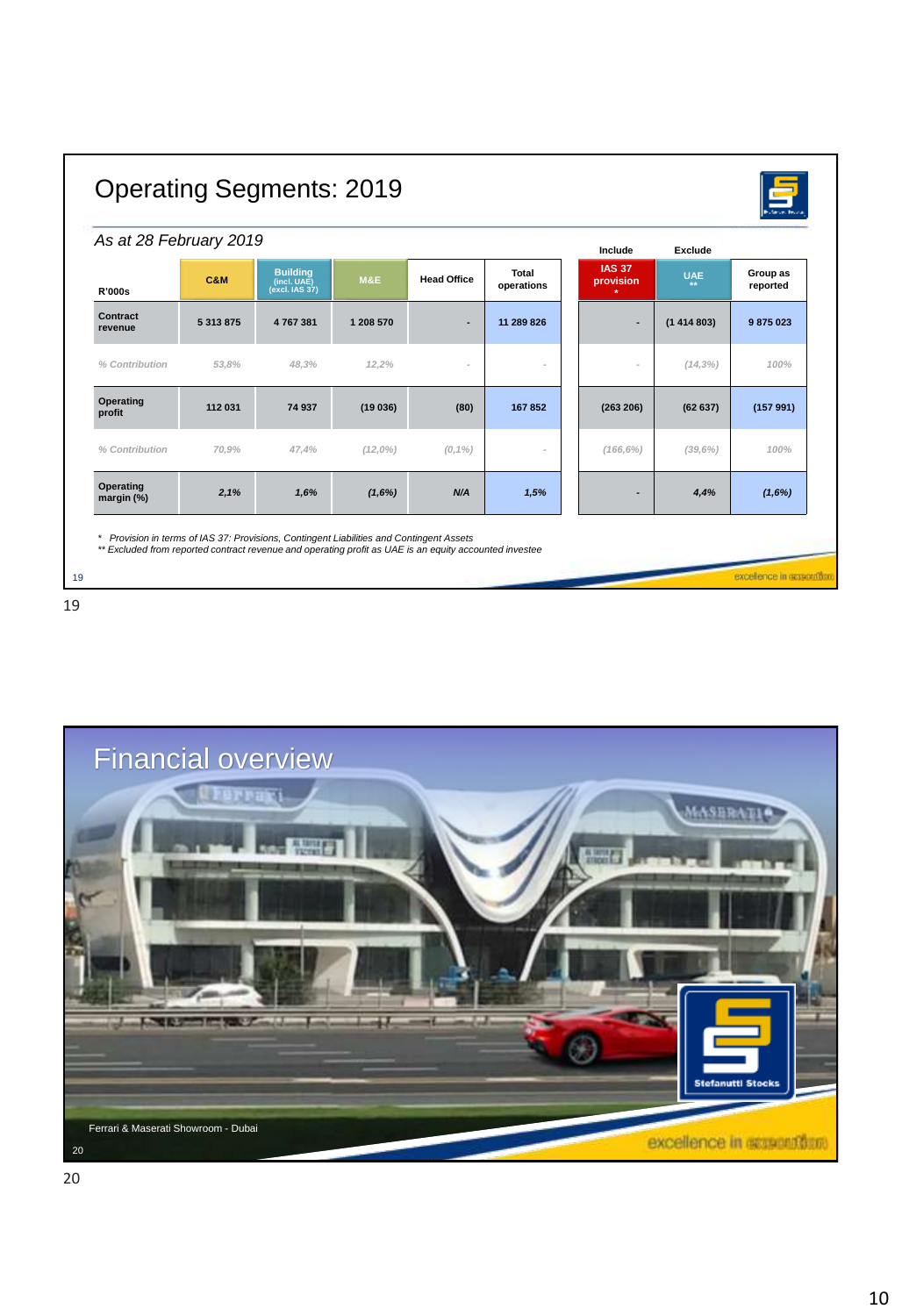|    | <b>Financial indicators</b><br>Results for the 12 months ended 28 Feb 2019 |                    |      |  |
|----|----------------------------------------------------------------------------|--------------------|------|--|
|    | Contract revenue                                                           | R9,9bn             | 5%   |  |
|    | <b>Operating loss</b>                                                      | (R158m)            | 69%  |  |
|    | Operating profit excluding IAS 37 provision                                | R <sub>105</sub> m |      |  |
|    | Operating margin                                                           | 1.1%               |      |  |
|    | Loss after tax attributable to equity holders                              | (R111m)            |      |  |
|    | Earnings per share                                                         | (65.99c)           |      |  |
|    | Headline earnings per share                                                | (70.12c)           | 204% |  |
|    | Cash on hand                                                               | R881m              | 4%   |  |
| 21 |                                                                            |                    |      |  |

| R'000                                                          | <b>Reviewed</b><br>28 Feb 2019 | $\frac{0}{n}$<br>Change | Restated<br>28 Feb 2018 |
|----------------------------------------------------------------|--------------------------------|-------------------------|-------------------------|
| <b>Contract Revenue</b>                                        | 9875023                        | $(4.7\%)$               | 10 363 522              |
| EBITDA                                                         | 55 558                         | $(83.9\%)$              | 345 567                 |
| EBITDA %                                                       | 0.6%                           |                         | 3.3%                    |
| Depreciation & amortisation                                    | (213 549)                      |                         | (184435)                |
| Impairment of assets                                           |                                |                         | (667 114)               |
| <b>Operating Loss</b>                                          | (157991)                       |                         | (505982)                |
| Operating margin %                                             | $(1.6\%)$                      |                         | (4.9%)                  |
| <b>Equity accounted investees</b>                              | 68 075                         |                         | 41 388                  |
| Net finance costs                                              | (57169)                        |                         | (33729)                 |
| Loss before tax                                                | (147085)                       |                         | (498323)                |
| <b>Taxation</b>                                                | 35764                          |                         | (48710)                 |
| Loss for the year                                              | (111321)                       |                         | (547033)                |
| Net margin %                                                   | $(1.1\%)$                      |                         | (5.3%)                  |
| Loss attributable to ordinary shareholders                     | (110761)                       |                         | (542593)                |
| Headline (loss) earnings attributable to ordinary shareholders | (117683)                       | $(202.1\%)$             | 115 278                 |
| Weighted average shares in issue                               | 167 836 344                    |                         | 170 748 789             |
| Diluted weighted average shares in issue                       | 188 080 746                    |                         | 188 080 746             |
| EPS (cents)                                                    | (65.99)                        |                         | (317.77)                |
| <b>HEPS</b> (cents)                                            | (70.12)                        | (203.9%)                | 67.51                   |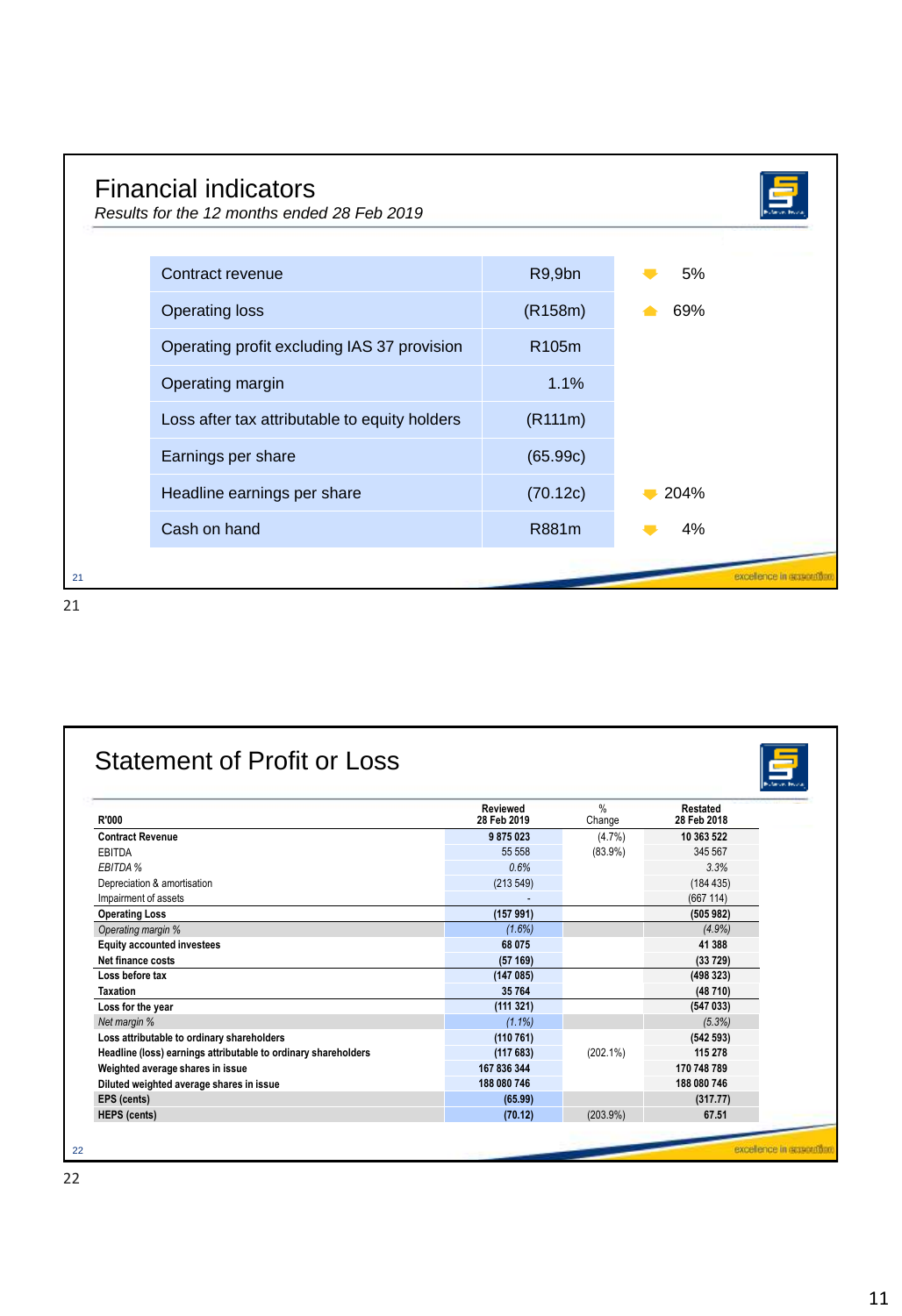## Extracts from Statement of Profit or Loss



- Includes IFRS 16 depreciation charge of R45m (Feb 2018: nil)
- Resulting in an operating loss of R158m
	- Excluding IAS 37 provision, operating profit is R105m



| <b>R'000</b>                                                 | Reviewed<br>28 Feb 2019                                                                           | $\frac{0}{0}$<br>Change | Restated<br>28 Feb 2018                                                                                  |
|--------------------------------------------------------------|---------------------------------------------------------------------------------------------------|-------------------------|----------------------------------------------------------------------------------------------------------|
| <b>Operating Loss</b>                                        | (157991)                                                                                          |                         | (505982)                                                                                                 |
| <b>Equity accounted investees</b>                            | 68 075                                                                                            |                         | 41 388                                                                                                   |
| Net finance costs                                            | (57169)                                                                                           |                         | (33729)                                                                                                  |
| Loss before tax                                              | (147085)                                                                                          |                         | (498323)                                                                                                 |
| <b>Taxation</b>                                              | 35764<br>(111321)                                                                                 |                         | (48710)<br>(547033)                                                                                      |
| Net finance costs:<br>Interest earned R44m (Feb 2018 : R49m) | Interest paid R101m (Feb 2018: R83m) – impacted by prior year's CAPEX and IFRS 16 charge of R7,9m |                         |                                                                                                          |
|                                                              |                                                                                                   |                         | Tax charge impacted by IAS 37 provision, varying tax rates of cross border jurisdictions and non-taxable |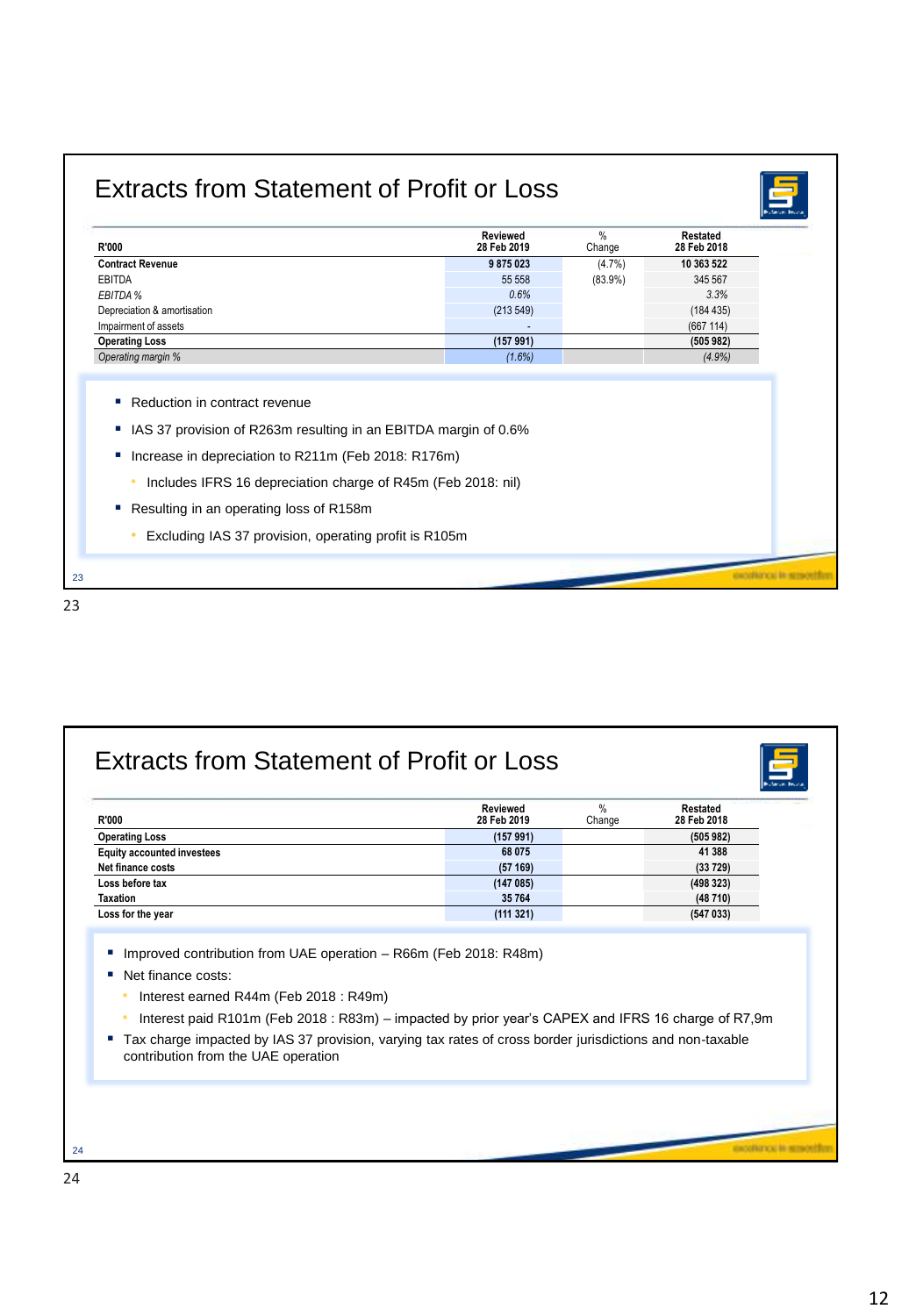| R'000                                                                                                           | Reviewed<br>28 Feb 2019 | $\%$<br>Change | Restated<br>28 Feb 2018 |
|-----------------------------------------------------------------------------------------------------------------|-------------------------|----------------|-------------------------|
| Loss for the year                                                                                               | (111321)                |                | (547033)                |
| Loss attributable to ordinary shareholders                                                                      | (110761)                |                | (542593)                |
| Headline (loss) earnings attributable to ordinary shareholders                                                  | (117683)                | $(202.1\%)$    | 115 278                 |
| Weighted average shares in issue                                                                                | 167 836 344             |                | 170 748 789             |
| Diluted weighted average shares in issue                                                                        | 188 080 746             |                | 188 080 746             |
| EPS (cents)                                                                                                     | (65.99)                 |                | (317.77)                |
|                                                                                                                 |                         |                |                         |
| Excluding IAS 37 provision, profit after tax is R78m<br>(restated Feb 2018: R120m excluding impairment charges) |                         |                |                         |
| HEPS - loss of 70 cents per share<br>×.                                                                         |                         |                |                         |
| Excluding IAS 37 provision, HEPS is a profit of 42,8 cents per share (Feb 2018: 67,5 cents)                     |                         |                |                         |

|                                      | Reviewed<br>28 Feb 2019 |           | Restated<br>28 Feb 2018 |
|--------------------------------------|-------------------------|-----------|-------------------------|
| <b>ASSETS</b>                        |                         |           |                         |
| <b>Non-current assets</b>            |                         |           |                         |
| Property, plant and equipment        | 1 501 945               | 1.2%      | 1 483 727               |
| Goodwill and intangible assets       | 457 585                 |           | 460 506                 |
| Equity-accounted investees           | 280 449                 |           | 209 181                 |
| Deferred tax                         | 211 337                 |           | 132 603                 |
| <b>Current assets</b>                |                         |           |                         |
| <b>Bank balances</b>                 | 880 771                 | $(3.8\%)$ | 915 891                 |
| Other current assets                 | 3 0 3 5 2 6 9           |           | 3 104 386               |
| <b>TOTAL ASSETS</b>                  | 6 367 356               |           | 6 306 294               |
| <b>EQUITY AND LIABILITIES</b>        |                         |           |                         |
| <b>Capital and reserves</b>          |                         |           |                         |
| Ordinary shareholders' interest      | 1 745 944               | (2.7%)    | 1 793 977               |
| Non-controlling interest             | (14192)                 |           | (3726)                  |
| <b>Non-current liabilities</b>       |                         |           |                         |
| Interest-bearing liabilities         | 313 864                 |           | 478 633                 |
| Non-interest-bearing liabilities     | 26                      |           | 26                      |
| Excess billings over work done       | 25 000                  |           |                         |
| Provisions                           | 79 942                  |           |                         |
| <b>Current liabilities</b>           |                         |           |                         |
| Other current liabilities            | 2 383 391               |           | 2 186 120               |
| Excess billings over work done       | 1 145 970               | 3.2%      | 1 110 870               |
| Provisions                           | 679 948                 | 3.4%      | 657 470                 |
| Taxation                             | 7 4 6 3                 |           | 82 924                  |
| TOTAL EQUITY AND LIABILITIES         | 6 367 356               |           | 6 306 294               |
| Current interest bearing liabilities | 281 684                 |           | 278 600                 |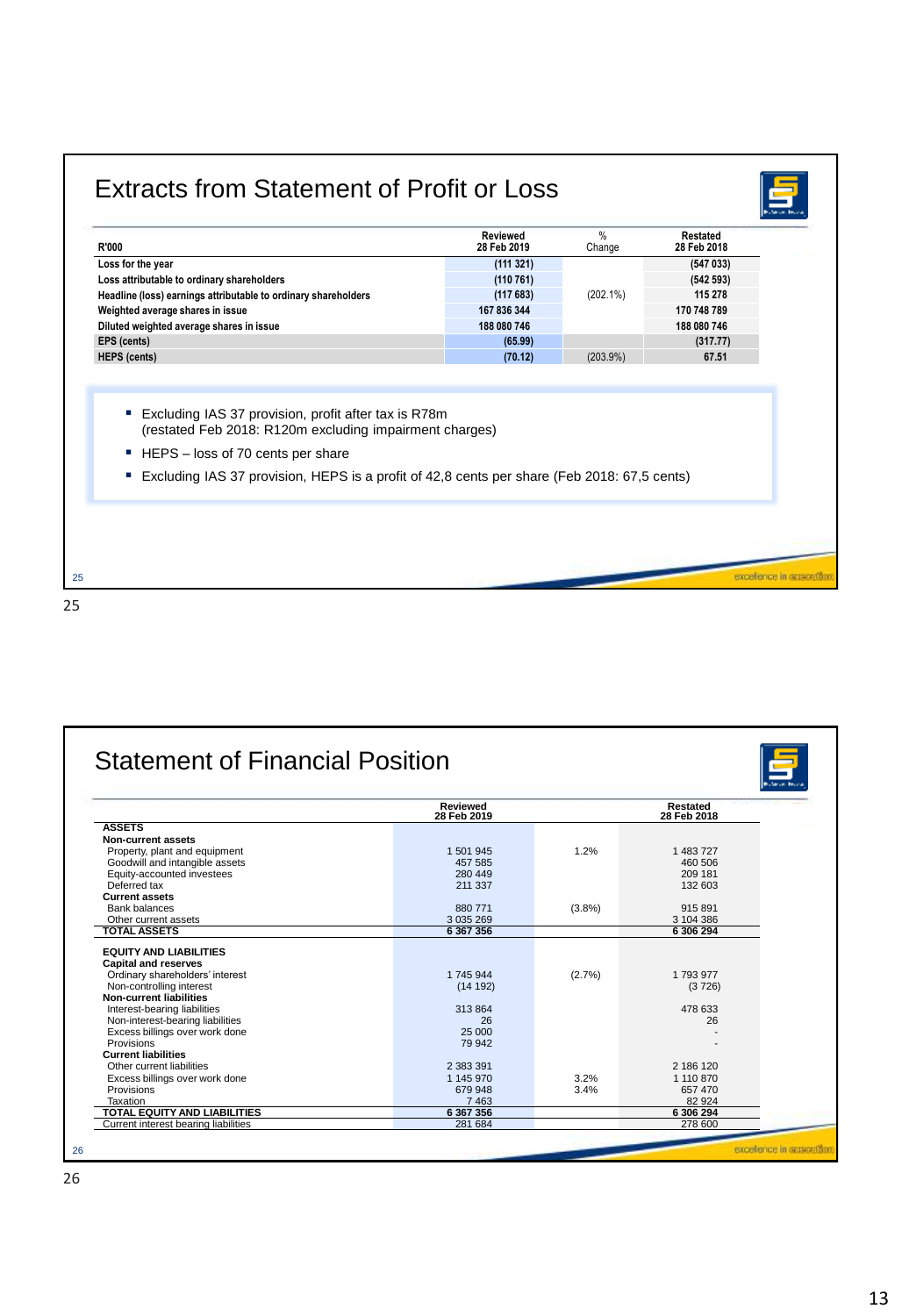|                                                                                                                                                                                                                          | <b>Reviewed</b><br>28 Feb 2019 |         | Restated<br>28 Feb 2018 |
|--------------------------------------------------------------------------------------------------------------------------------------------------------------------------------------------------------------------------|--------------------------------|---------|-------------------------|
| <b>ASSETS</b>                                                                                                                                                                                                            |                                |         |                         |
| Non-current assets                                                                                                                                                                                                       |                                |         |                         |
| Property, plant and equipment                                                                                                                                                                                            | 1 501 945                      | 1.2%    | 1 483 727               |
| Goodwill and intangible assets                                                                                                                                                                                           | 457 585                        |         | 460 506                 |
| Equity-accounted investees<br>Deferred tax                                                                                                                                                                               | 280 449<br>211 337             |         | 209 181<br>132 603      |
|                                                                                                                                                                                                                          |                                |         |                         |
|                                                                                                                                                                                                                          |                                |         |                         |
| <b>Current assets</b><br>Other current assets<br>• Capex spend of R109m (Feb 2018: R500m)<br>Excludes IFRS 16 right of use assets of R70m<br>Expansion R68m and maintaining R41m (excluding IFRS 16 right of use assets) | 3 0 3 5 2 6 9                  |         | 3 104 386               |
| Other current assets                                                                                                                                                                                                     |                                |         |                         |
| Inventories                                                                                                                                                                                                              | 187924                         | 28.5%   | 146 278                 |
| Contracts in progress                                                                                                                                                                                                    | 506 568                        | 23.9%   | 408 865                 |
| Trade accounts receivable                                                                                                                                                                                                | 1829 180                       | (16.7%) | 2 197 017               |
| Other receivables                                                                                                                                                                                                        | 511 597                        | 45.2%   | 352 226                 |

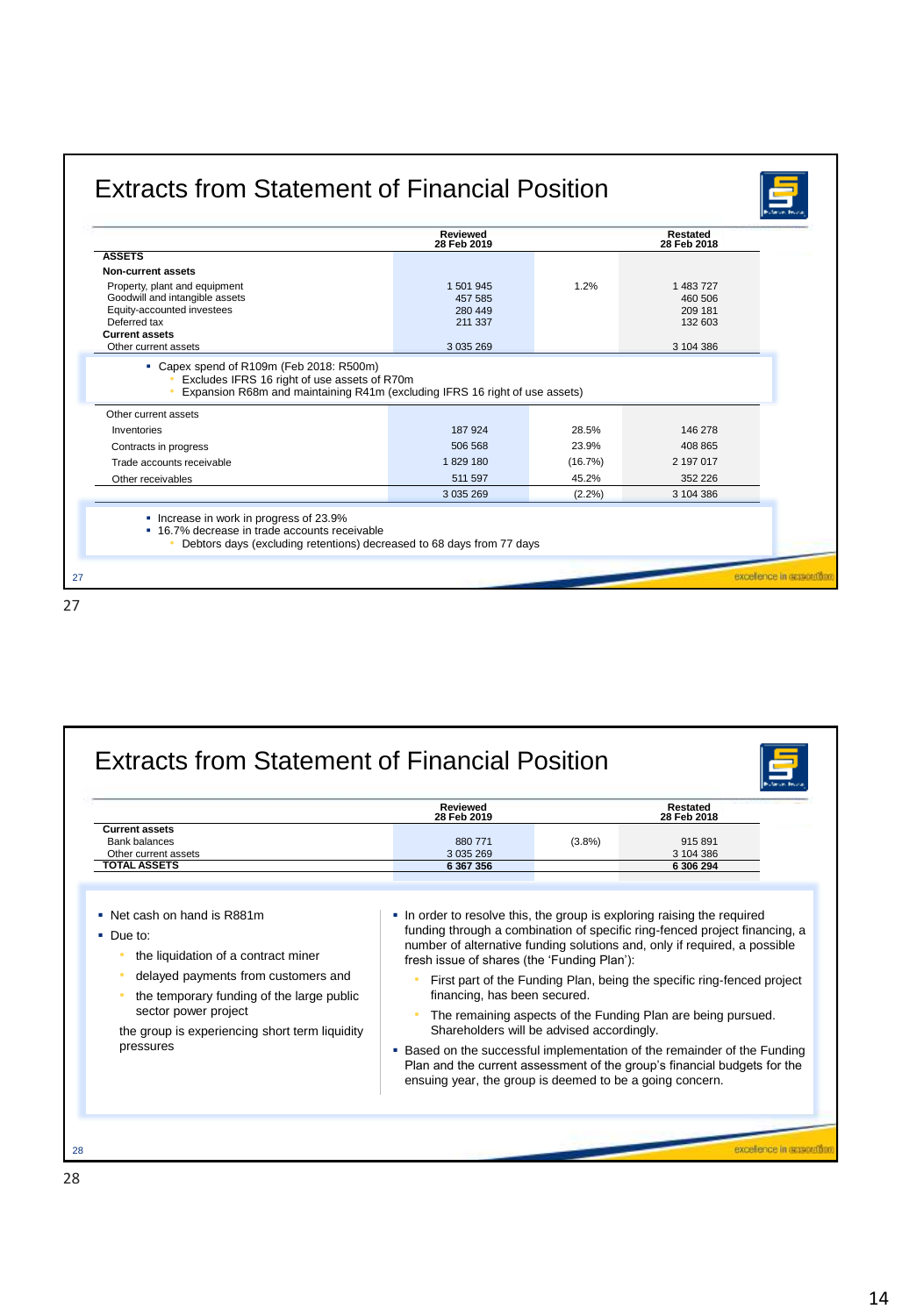|                                                                                                                                                                                                                                                                                                                                                                                     | Reviewed<br>28 Feb 2019                                                        |                                                      | Restated<br>28 Feb 2018                                      |  |
|-------------------------------------------------------------------------------------------------------------------------------------------------------------------------------------------------------------------------------------------------------------------------------------------------------------------------------------------------------------------------------------|--------------------------------------------------------------------------------|------------------------------------------------------|--------------------------------------------------------------|--|
| <b>Non-current liabilities</b><br>Interest-bearing liabilities<br>Non-interest-bearing liabilities<br>Excess billings over work done<br>Provisions<br><b>Current liabilities</b><br>Other current liabilities<br>Excess billings over work done<br>Provisions<br>Taxation                                                                                                           | 313 864<br>26<br>25 000<br>79 942<br>2 383 391<br>1 145 970<br>679 948<br>7463 | 3.2%<br>3.4%                                         | 478 633<br>26<br>2 186 120<br>1 110 870<br>657 470<br>82 924 |  |
| ■ Total interest bearing debt R637m (Feb 2018: R783m)<br>Including amounts due to:<br>- IFRS 16 rental liability<br>- Competition Commission<br>Interest bearing debt: equity ratio improved to 36.5% (restated Feb 2018: 43.7%)<br>or 33.0% excluding IFRS 16 liability<br>■ Other current liabilities includes short term interest bearing liabilities of R282m (Feb 2018: R278m) | - VRP Settlement Agreement (R100m) - (Feb 2018: R108m)                         | (R61m) - (Feb 2018: nil)<br>(Nil) - (Feb 2018: R40m) |                                                              |  |

|                                                                                                                                                                                          | Reviewed<br>28 Feb 2019 |           | Restated<br>28 Feb 2018 |  |
|------------------------------------------------------------------------------------------------------------------------------------------------------------------------------------------|-------------------------|-----------|-------------------------|--|
| <b>Current Liabilities</b>                                                                                                                                                               |                         |           |                         |  |
| Other current liabilities                                                                                                                                                                |                         |           |                         |  |
| Short term loans                                                                                                                                                                         | 281 684                 | $(4.0\%)$ | 293 445                 |  |
| Trade accounts payable                                                                                                                                                                   | 884 660                 | $(6.8\%)$ | 948 702                 |  |
| Accruals & other current liabilities                                                                                                                                                     | 1 217 047               | 28.9%     | 943 973                 |  |
|                                                                                                                                                                                          | 2 383 391               | 9.0%      | 2 186 120               |  |
| Non-current & current liabilities                                                                                                                                                        |                         |           |                         |  |
| Excess billings over work done                                                                                                                                                           | 1 170 970               | 5.4%      | 1 110 870               |  |
| Provisions                                                                                                                                                                               | 759 890                 | 15.6%     | 657 470                 |  |
| • Slight reduction in creditors days to 35 days (Feb 2018: 37 days)<br>Increase in advances received from customers of R60m<br>■ Contracting provisions increased by R102m from Feb 2018 |                         |           |                         |  |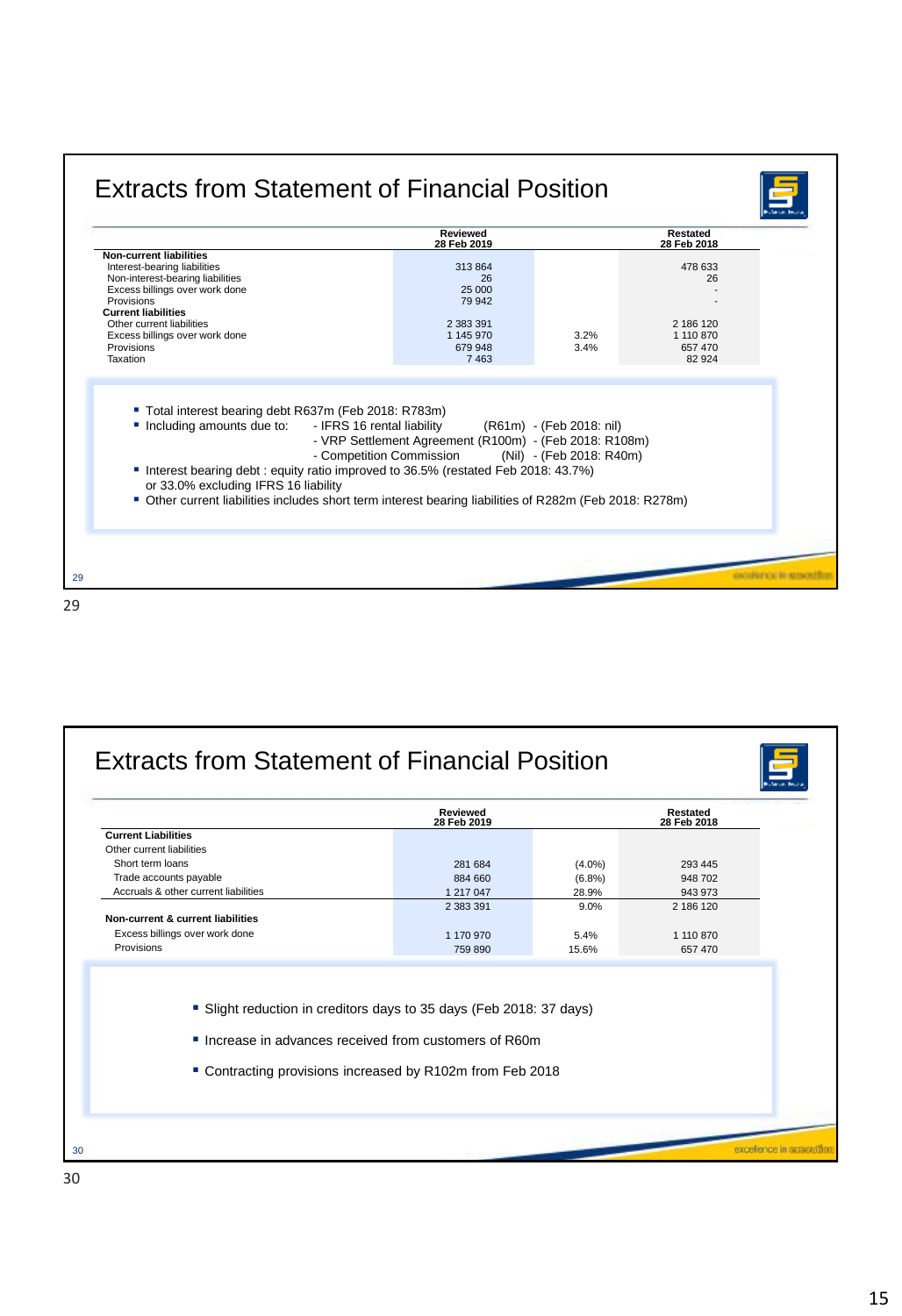

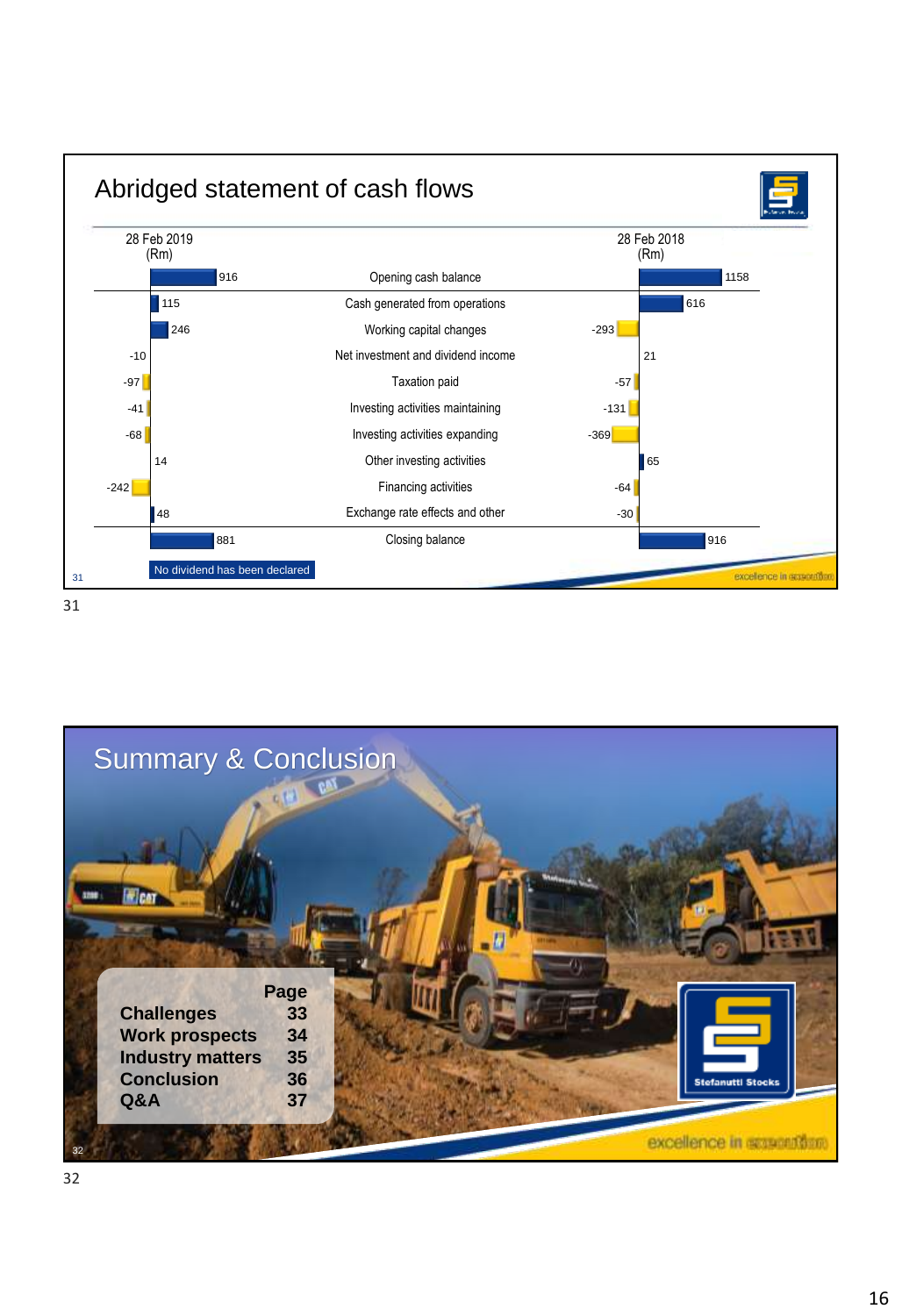



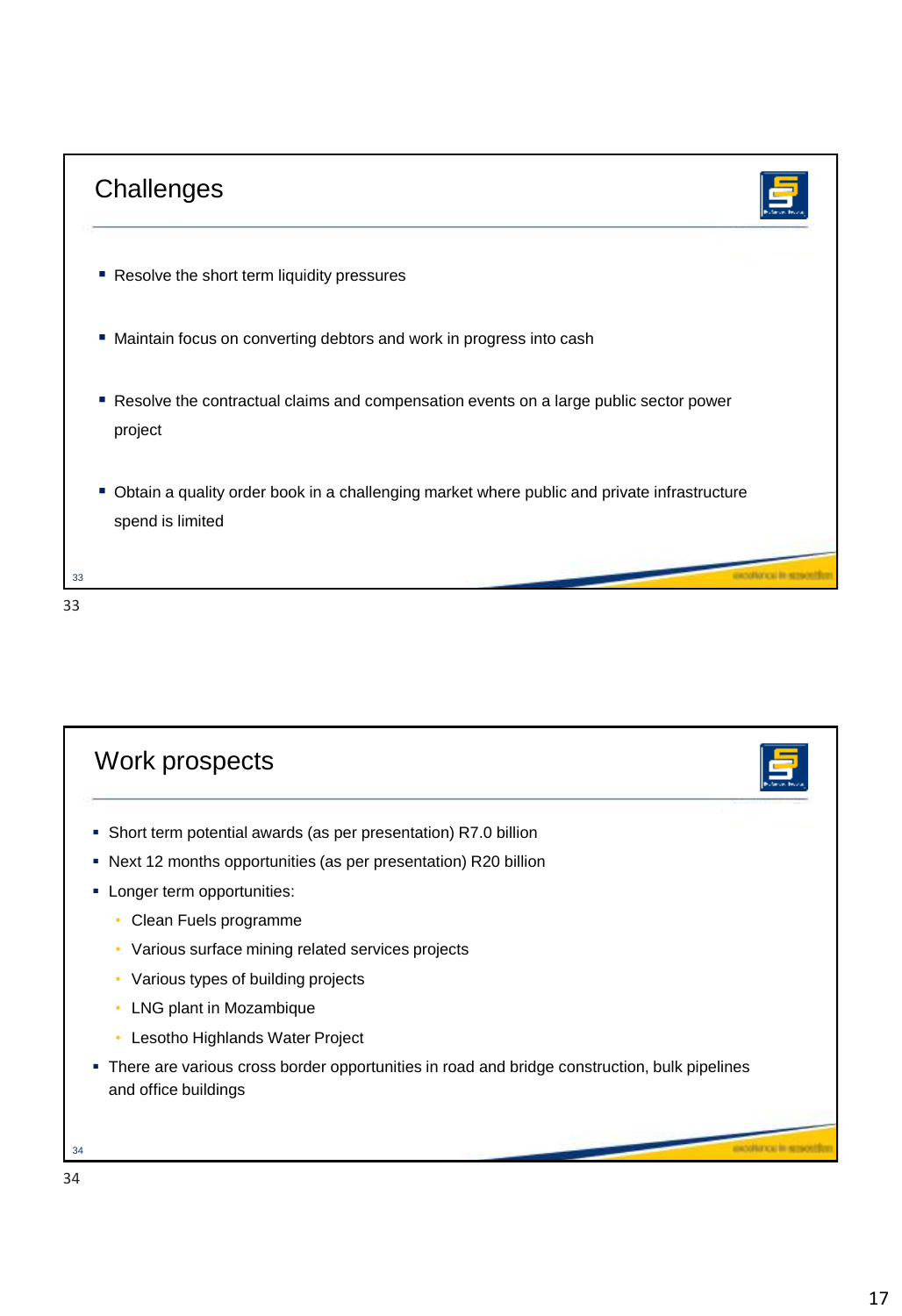| Industry-related matters                                               |  |
|------------------------------------------------------------------------|--|
| " Legal process relating to the civil claim from the City of Cape Town |  |
| A trial date is set for Q1 2020<br>$\bullet$                           |  |
| The group remains confident that it can defend the matter<br>$\bullet$ |  |
|                                                                        |  |
|                                                                        |  |
|                                                                        |  |